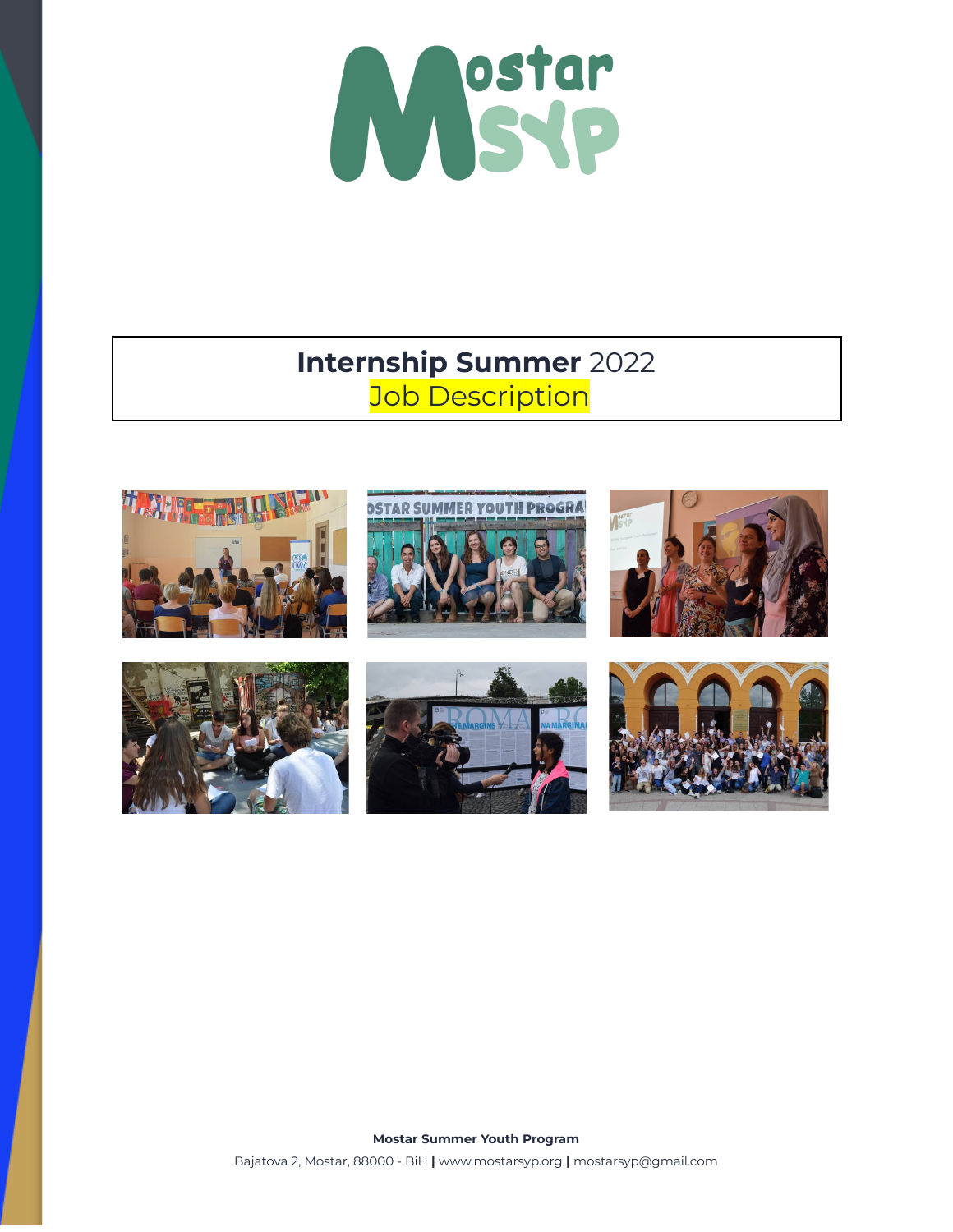

## **About the Mostar Summer Youth Program**

MSYP is a unique, free English-language educational summer program that provides youth aged 14-19 from Mostar, Bosnia and Herzegovina and the surrounding area with opportunities to improve their self-confidence and key skills. MSYP aspires to be a hub for youth leadership, volunteerism, and entrepreneurship. The program empowers participants in their educational, social and professional ambitions by connecting them with a uniquely diverse group of peers, as well as organizations and businesses working in and around Mostar. It includes taught courses that emphasize critical thinking, creativity and practical skills including spoken and written English, leadership, teamwork and creative and strategic thinking. Such skills development is highly relevant to Mostar's labour market and largely absent from Bosnia and Herzegovina's formal school curriculum. In previous years, MSYP has featured workshops and courses on a diverse range of subjects including: Art History, Media Studies, International Relations, EU Policy, Ethnographic Techniques, Study Skills, Social and Political Activism, Event Management, Business Development, Creative Writing, Multimedia Storytelling, Economics, Human Rights, Theatre, Philosophy, Sustainable Development and Social Project Design.

The program was founded in 2014 by Dilia Zwart, Freya Nowell and Sho Igawa, university students from the UK and the US. Initially, it was established with the help of a *Davis Projects for Peace* grant and local partners *Naša Djeca Fondacija* and the *United World College in Mostar (UWCiM)*. The first MSYP had over 40 participants and 15 volunteer staff members, offering 14 taught courses and 12 extra-curricular workshops, trips and events. The program received excellent feedback from the volunteers, participants and organizations who engaged with it, as well as from the local community more broadly, driving the management team to sustain and grow MSYP ever since. During the closing ceremony of MSYP 2019, the management team unveiled plans to launch UčiMo, a registered non-governmental organisation for youth-led initiatives in Bosnia-Herzegovina. UčiMo aims to equip youth with skills and academic knowledge that will empower them in their educational, social, and professional ambitions and engage them as active members of the global community. By working with educators from across BiH and around the world, we foster the exchange of ideas and knowledge across cultures. Our multidisciplinary programs are learner-oriented, drawing on the UčiMo Educational Model: Learn, Engage, Create, Explore, Connect. UčiMo's permanent leadership team, all of whom are volunteers, now consists of a Board of Directors and President.

Since its foundation, MSYP has engaged over 70 volunteers (including experienced teachers, university students and a range of professionals), delivered seven summer programs for over 280 participants and established several additional, year-round programs and activities. We have launched a partner summer program focused on science education (mostarsyp.org/LAB), published an anthology of poetry and prose (learnljubav.org), started a youth blog (mostaryouthplatform.wordpress.com) and organized several one-off workshops and taught courses, including coding courses, professional skills workshops, book and film clubs and courses on mental health and emotional intelligence. Our sources of funding have included grants from organizations such as the *United Nations Population Fund (UNFPA)*, *Schüler Helfen Leben, Konrad Adenauer Stiftung* and local sponsors including IT company *Northcape Software* and design and print firm *Fram Ziral*. Also of note are our private donors and generous in-kind donations from a number of partners, most notably *UWCiM, INTERA Technology Park* and *Naša Djeca Fondacija*.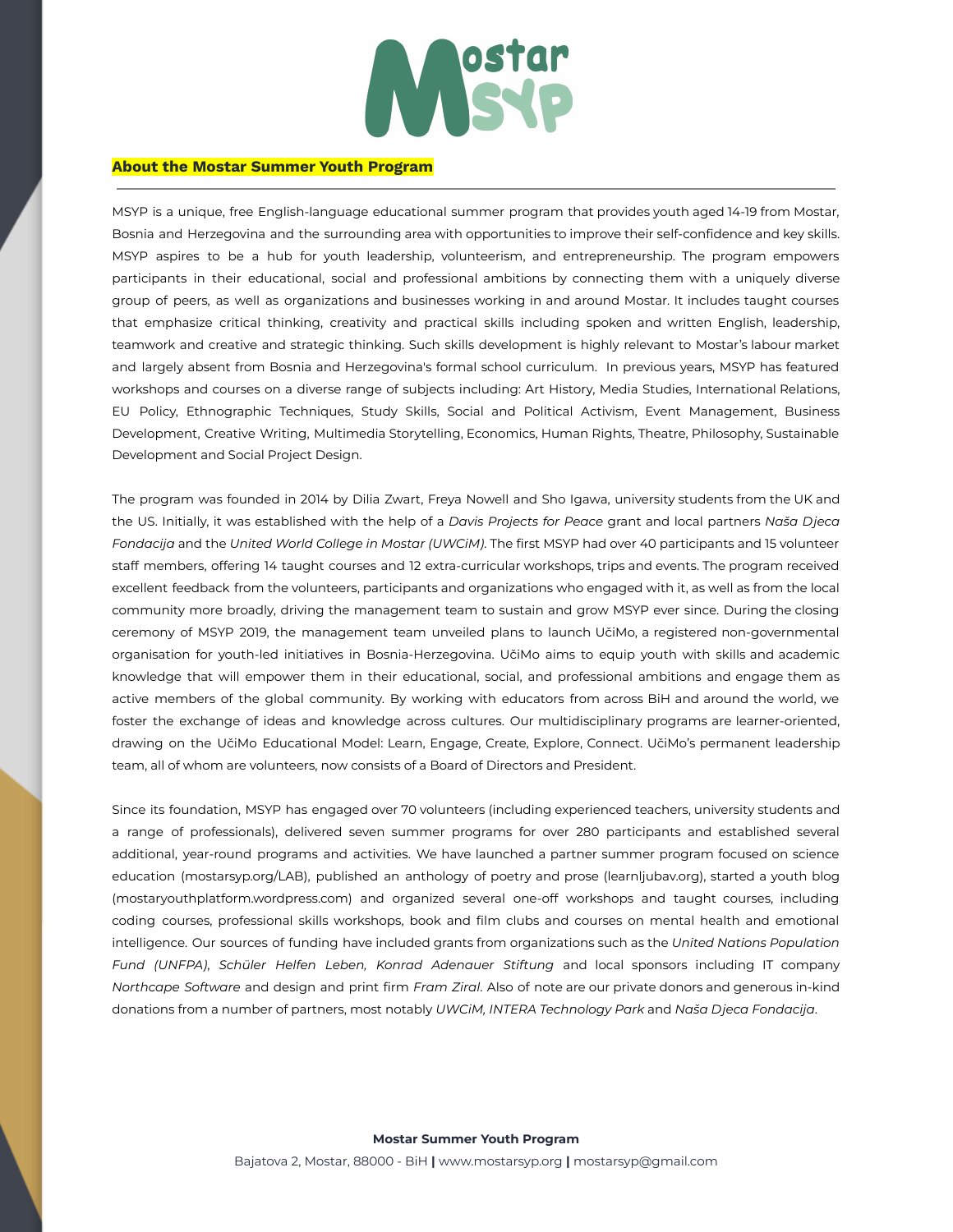

## **Key Information**

**Job Title:** MSYP Intern

**Time Commitment:** 35 hours per week (on average)

**Duration:** Approx. 4-5 weeks inclusive of the period that MSYP runs: the end of June and beginning of July **Location:** Mostar, Bosnia and Herzegovina

**Position Reports to:** During independent preparatory phases, the position reports to Freya Nowell, Acting President of UčiMo. During MSYP, position reports to the program managers.

**Main Responsibilities:** event planning and organization, dealing with e-mail correspondence, taking care of internal and external communications, preparing various program and teaching materials, overseeing and coordinating volunteers, taking notes during staff meetings, monitoring attendance (staff and participants), implementing and maintaining organizational procedures and administrative systems (including finances), compiling and preparing reports and presentations, supporting monitoring and evaluation (staff and participants), various and miscellaneous ad hoc requests and support tasks.

## **Role Description**

As an Intern you will help prepare for and implement UčiMo's flagship summer program, MSYP. Before the program begins, you will be working independently under the supervision of the Acting President of UčiMo. During this time, you will be predominantly dealing with planning, resource preparation, international teaching staff assistance, participant registration efforts and relations with the program's external partners.

During MSYP, you will be an integral member of the MSYP staff team and will be under the supervision of the MSYP Program Manager/s. You will be supporting the program's management team to successfully deliver the program for participants (dates: 20 June-8 July) by helping with predetermined duties and day-to-day operations. Based on your personal skills and interests, you may also be interested in contributing to the courses, events and workshops being run and/or to particular operational areas of the program (e.g. finance or communications). At the end of the program delivery period, the focus of your work will shift to supporting the program's monitoring and evaluation processes.

In terms of intensity and time commitment, during the program your role will be more demanding and structured, as will also be the case for the rest of the other volunteers involved. In the periods before and after the implementation of the programs, you will have more flexibility in terms of workload and working hours.

Overall, the idea is to make this internship a rewarding and enriching experience. UčiMo always strives to create a positive and friendly working environment for our volunteers that reflects our values and mission. This opportunity is particularly valuable if you are interested in the fields of youth education, development or project management. Mostar is a city with rich histories and highly interesting sociocultural dynamics that this internship will give you a unique insight into. Within the context of today's Mostar, the work that MSYP does remains instrumental for supporting and empowering young people.